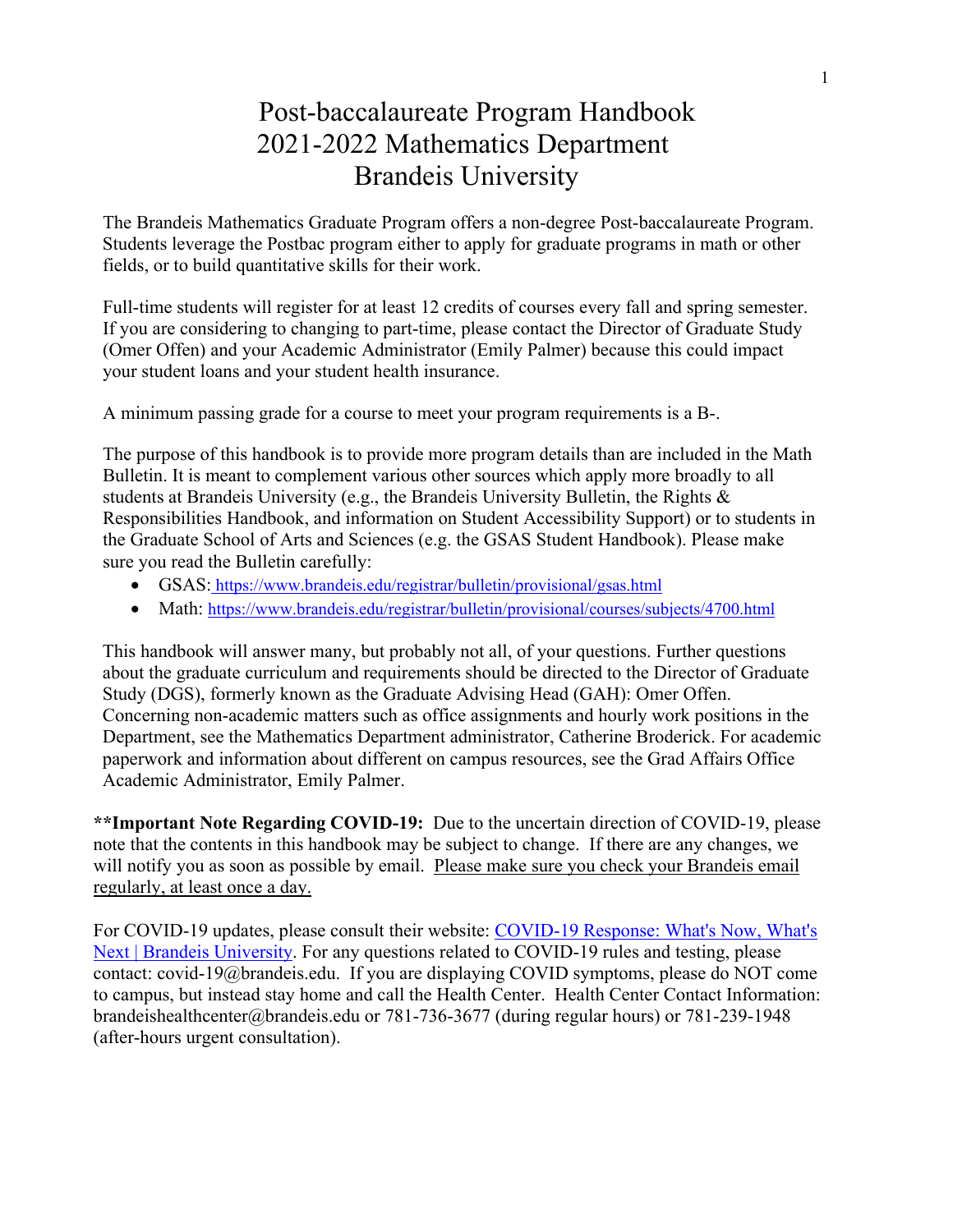### **1. Postbac Program**

The Postbac Program takes two semesters to complete the required six courses. Full-time Master's students will register for at least 12 credits of courses every fall and spring semester.

**1.1 Required Courses.** The two required courses are Math 15a Linear Algebra and Math 20a Multi-variable calculus. If a student has already taken these courses, they may choose to substitute these courses with other electives; please consult with the DGS, if this is the case.

**1.2 Elective Courses.** Students take four more elective math courses that are approved by the Director of Graduate Study.

**1.3 A typical program for students with bachelor's degrees in mathematics or science** who are preparing for graduate school should consist of classes to be chosen according to prior background. Particularly relevant classes for fall semester courses are:

- The foundational courses: MATH 15a (Applied Linear Algebra), MATH 20a (Multivariable Calculus), and MATH 23b (Introduction to Proofs);
- And/or for students having already covered the foundational courses, elective classes such as 36a (Probability), 37a (Differential Equations), 39a (Introduction to Combinatorics).
- For the most advanced students, the 100-level courses such as 100a (Introduction to Algebra), and 110a (Introduction to Real analysis, Part A) are also interesting options.

Particularly relevant classes for spring semester courses are:

- Three electives such as the ones listed above or 36b (Mathematical Statistics), 35a (Advanced Calculus and Fourier Analysis), any 100-level course, any cross-listed course (at most one).
- Occasionally, some motivated Postbac students take one or two of the first year graduate classes offered at Brandeis.

**1.4 A typical program for students with bachelor's degrees in another field** who wish to expand their quantitative skills might consist of:

- Fall term: MATH 15a (Applied Linear Algebra), MATH 20a (Multi-variable Calculus), MATH 36a (Probability)
- Spring term: MATH 36b (Mathematical Statistics) and two additional electives

Additional Suggested electives: MATH 23b (Introduction to Proofs), 28a (Introduction to Groups), 28b (Introduction to Rings and Fields), 35a (Advanced Calculus and Fourier Analysis), 37a (Differential Equations), 39a (Introduction to Combinatorics), Math 40 (Introduction to Applied Mathematics), MATH 121a (Mathematics for Natural Sciences), Math 123a (Principles of Mathematical Modeling and Applications to Biology), MATH 124a (Convex Optimization) and any cross-listed course (at most one)

### **2. Seminars**

There are seminars and numerous other activities that graduate students benefit from, academically and otherwise. You are encouraged to take advantage of the opportunities available to you as a student in the department, at the university, and as part of the Boston area mathematical community. For a full listing of seminar times and dates, please visit the Math Department "Talks" webpage: https://www.brandeis.edu/mathematics/talks.html.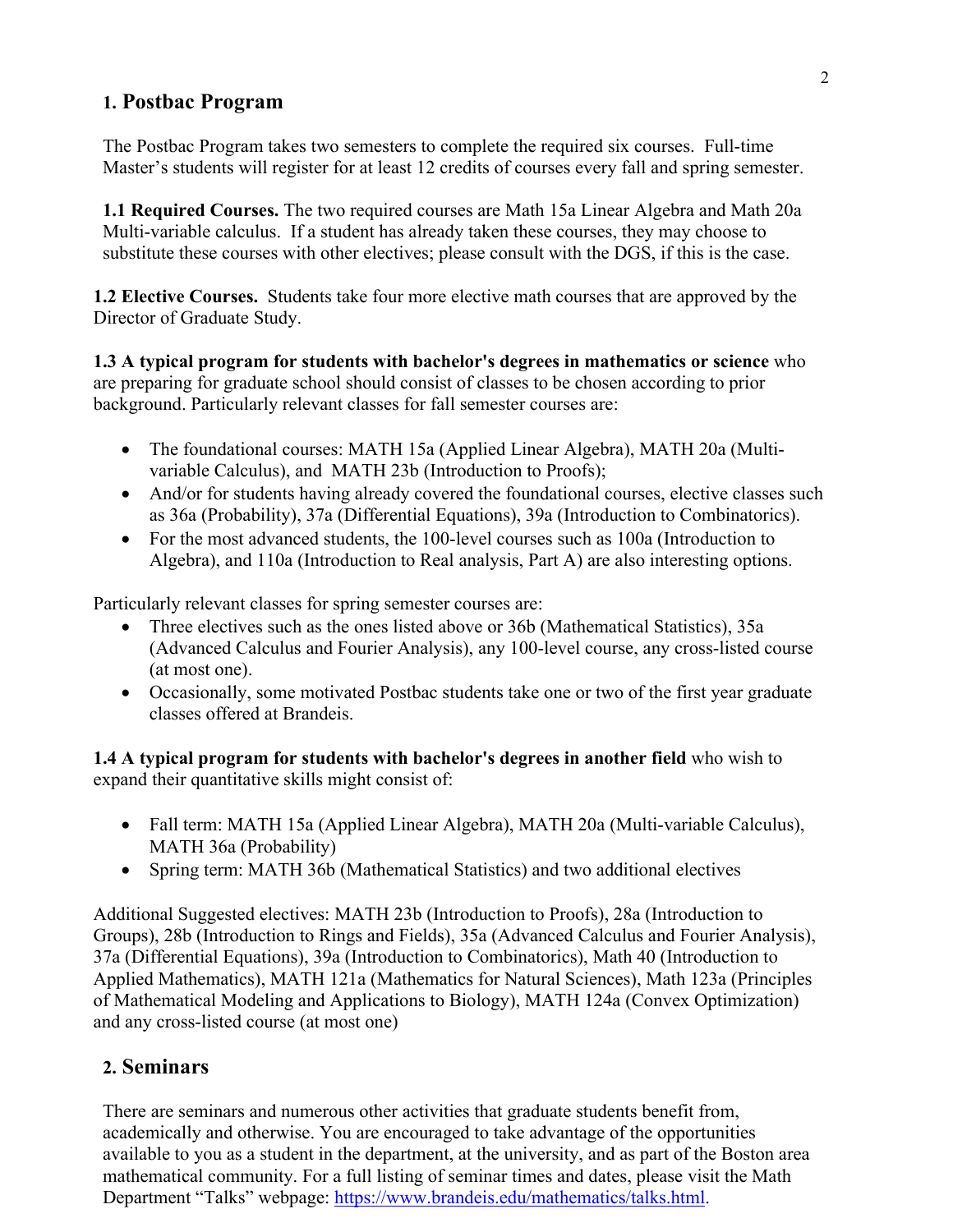**2.1 Seminars.** The department has a variety of (usually) weekly seminars. Some are intended to be accessible to all graduate students, while others require more background. For example, the *Everytopic Seminar* is intended to expose graduate students and undergraduates to research topics in mathematics and occasionally related areas, such as physics and computer science.

*The Graduate Student Seminar*, organized by the Ph.D. graduate students, is one in which the students lecture to each other on topics of interest and eat pizza.

 *The Joint Brandeis-Harvard-MIT-Northeastern Colloquium* is a weekly event that rotates among the four universities and meets at Brandeis 2 or 3 times a semester. The speakers are leading mathematicians from around the world, and the talks are often accessible to graduate students. The department takes the speaker to dinner afterwards and subsidizes dinners for graduate students.

*The New Directions Lecture Series*, also known as the *NOSY (for Not Only Second Year) Seminar*, is a series of lectures or mini-courses offered in the fall semester of each year. They are given by faculty members and are designed to introduce students to a current area of research in more depth than is possible in a single seminar lecture. Second-year Ph.D. students are especially encouraged to attend this seminar, as it offers them an opportunity to learn about the research interests of faculty members.

 *The Math Biology Seminar* has the purpose of bringing together experimentalists and theorists. It is organized by the labs of Thomas Fai and Jonathan Touboul in the Department of Mathematics at Brandeis University, two interdisciplinary research groups applying mathematical models to biological sciences.

 *The New England Dynamics and Number Theory Seminar* features research talks on ergodic theory, homogeneous dynamics, number theory, and their interactions.

 *The Topology Seminar* tends to choose a theme for the semester and works as a learning seminar with participants taking turns giving talks. Outside speakers sometimes give talks as well.

 *The Combinatorics Seminar* is an introductory seminar for combinatorics. The talk should be accessible to first year graduate students.

There are a number of informal learning seminars on topics of interest to students in a particular area. In the past academic year, this included working seminars on dynamics and number theory, modular and automorphic forms, and other topics.

The Undergraduate Math Club sometimes organizes interesting and accessible interdisciplinary lectures.

 There are many other seminars in the Boston area that are regularly attended by Brandeis faculty and students—MIT's Combinatorics Seminar, Harvard's Number Theory Seminar, the Harvard-MIT Algebraic Geometry seminar, Harvard's Gauge Theory and Topology Seminar, the Boston College Geometry and Topology Seminar, and the Boston University Algebra Seminar, to name a few.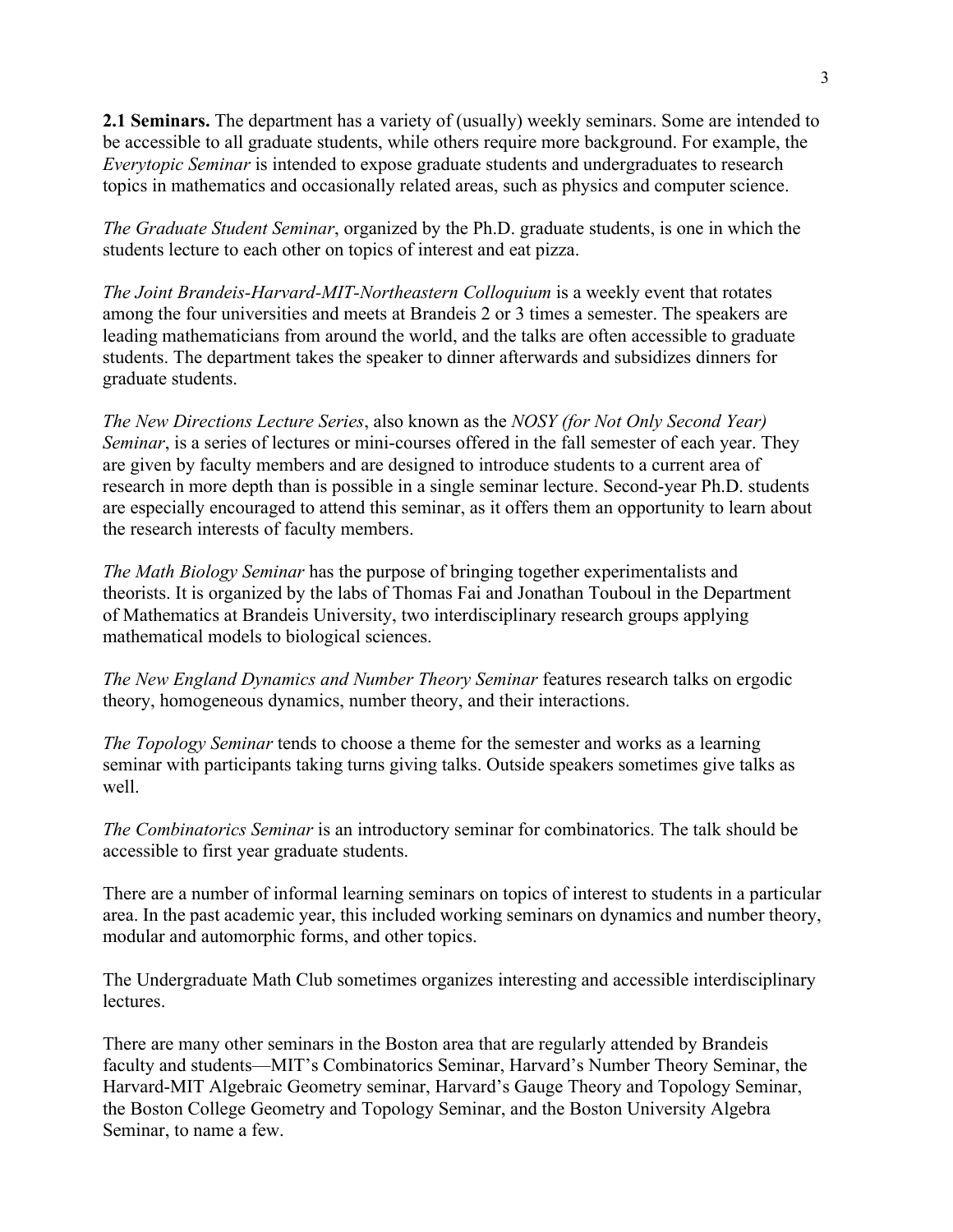#### **3. Professional Development**

**3.1 Planning for Program Completion.** If you are going to apply to graduate programs, we recommend that you meet with the Director of Graduate Study early on in the semester to seek advice on your personal statement and letters of recommendation. In preparation for a job search, we highly recommend creating a Brandeis Handshake account (Brandeis's equivalent of LinkedIn: https://brandeis.joinhandshake.com/login) and making an appointment with the Brandeis GSAS Center for Career and Professional Development. The Center (https://www.brandeis.edu/gsas/career/index.html) provides one-on-one coaching on interviewing, networking, resumes and CVs. During the semester, you can read postings on Handshake and emails about career-related networking events, such as data science or computer science job fair.

**3.2 Course Assistants and Graders (non-union positions).** Half course assistant (CA) and grader positions are generally reserved for Ph.D. students but may be available depending on demand. Students apply to the Dean's office for these paid positions, with the approval of the Director of Graduate Study (DGS). While many programs hire full course assistants through the Dean's Office, the Math Department usually hires half course assistants, which are half the time commitment and half the pay.

Grader positions are on average 7 hours of work per week with a rate of \$2500 per semester (2021-2022 rates). Graduate students graders are expected to grade homework for a class and may be asked to grade midterm exams as well. In large classes, they may also help the instructor in grading the final exam or proctoring the midterms or final; however, the primary proctor (a TA or instructor) should be responsible for answering content questions during the exam. The grader should also allocate one hour per week during which students can come to the grader's office and ask about their grades.

Half CA positions are on average 5 hours of work per week with a rate of \$1,600 per semester (rates for 2021-2022). CA responsibilities vary based on the needs of the instructor and the course, but can include things like: attending class; holding office hours and/or recitations and/or review sessions outside of class; helping grade quizzes and exams; helping to proctor quizzes and exams; answering questions online; helping to write quizzes, exams, worksheets, review material (e.g., contributing problems).

#### **4. Other Program Information**

**4.1 The ELP program.** The university's English Language Program (or ELP) program provides English language support. Any incoming GSAS student whose admission letter includes an English-language diagnostic exam requirement must take the ELP exam in order to determine if English language coursework is necessary during the first year of study. The diagnostic exam helps ELP accurately determine the level of English proficiency and whether a student will require language and communication support in order to be successful and have a positive overall experience at Brandeis. The exam takes place each August during GSAS Orientation and each January for midyear students. ELP will contact students with details prior to their program start date.

If you are asked to take an ELP class, then attendance and participation are required in order to maintain good academic standing, and a passing grade is a university requirement for graduation.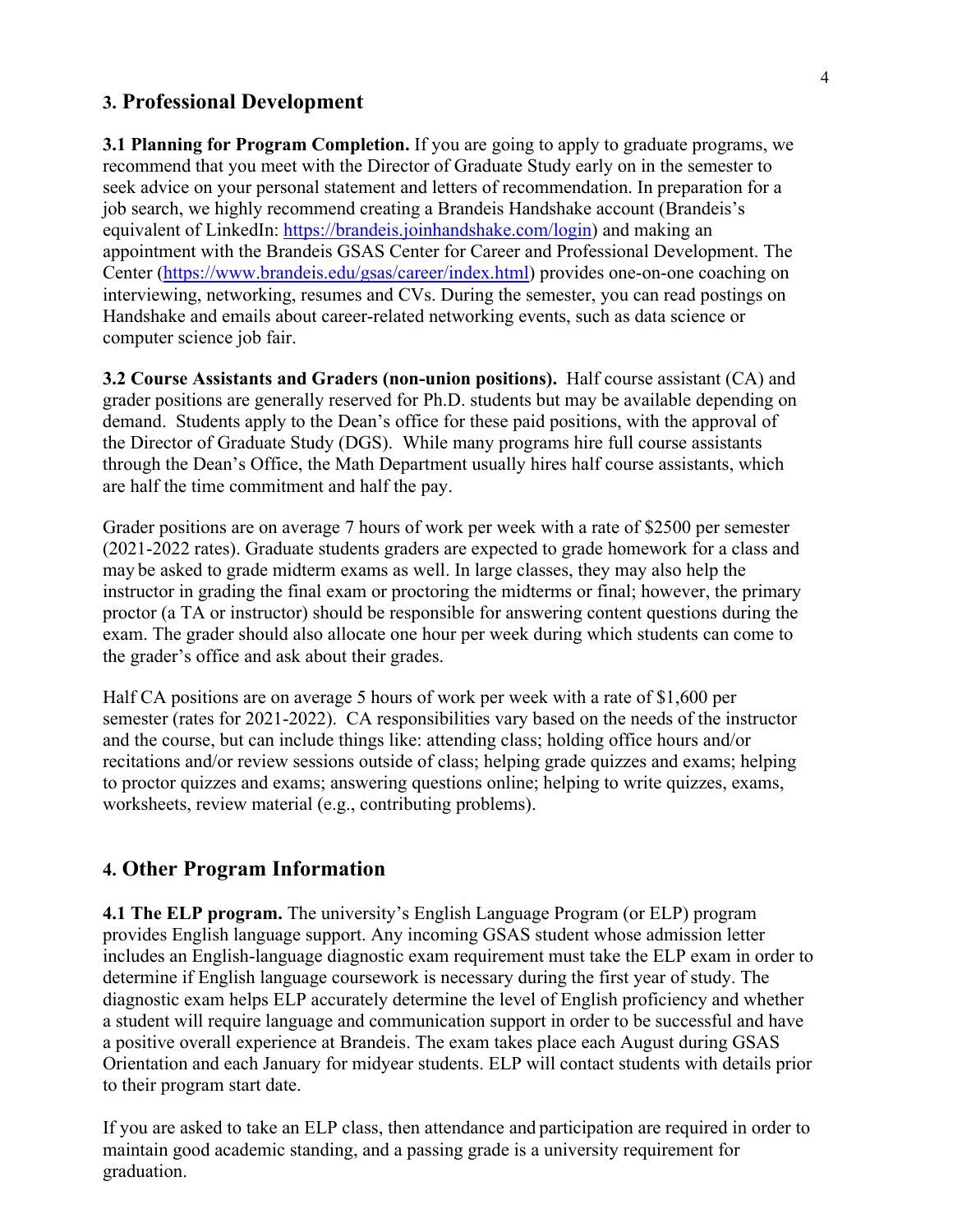**4.2 Social events.** The department's friendly and informal atmosphere fosters interaction among faculty and students and enhances the environment for learning and research. A variety of social events contribute to this atmosphere. There is an afternoon tea in the department lounge two days each week when classes are in session. Two or three Thursdays each semester, the Joint Colloquium is held at Brandeis; it is preceded by a tea in the department and followed by dinner at a local restaurant. In addition, there are several annual events, usually including a fall barbecue and a holiday party.

# **5. Math Dept. Administrative Information**

The Director of Graduate Study is responsible for overseeing the instruction and advising of graduate students in the mathematics department. This responsibility includes making recommendations to the university concerning admission, readmission, and the granting of graduate degrees. Another resource is the Academic Administrator in the Graduate Affairs Office, who assists the Director of Graduate Study with academic matters and tracking student progress. If the Director of Graduate Study is unavailable, or unable to address a particular concern, then the matter should be taken care of by the Department Chair.

**5.1 Program Advising**. All students should meet with the Director of Graduate Study at the beginning of each semester to discuss courses and plans for the semester and progress towards the degree. The Director of Graduate Study serves as the primary advisor for all postbac students.

**5.2 Program Evaluation.** The mathematics faculty meets at the end of each semester to evaluate the graduate students and a progress letter is sent to students in May (if the student is continuing into a second year in the program). If there are any concerns about student progress after the fall semester, this will be communicated to the student. Each faculty member who has taught the student reports on the student's performance. Minor problems are handled informally by the Director of Graduate Study. Major problems result in a letter to the student and a meeting with the Director of Graduate Study. These letters are usually quite serious and warn of the student's possible required withdrawal from the program if performance does not improve.

**5.3 Tuition Scholarships.** Most of our students when admitted to the program are eligible for merit-based or need-based financial aid from Brandeis in the form of reduced tuition. Students should contact GSAS regarding this and other financial aid opportunities, such as student loans. The main contact for financial aid questions in GSAS is Monique Howell: mhowell@brandeis.edu. More information can be found here: https://www.brandeis.edu/gsas/financing/masters/index.html

**5.4 Student Rights & Responsibilities**. The university's Rights and Responsibilities Handbook sets forth policies governing rules of conduct that apply to all Brandeis students. The Rights and Responsibilities Handbook also explains university policies.

**5.4.1 Math Department Responsibilities.** Within Brandeis, the Mathematics Department forms a strong community that values research and learning and cultivates an atmosphere of respect and support for fellow students, faculty and staff. As a graduate student in the department, you are responsible for helping maintain that environment.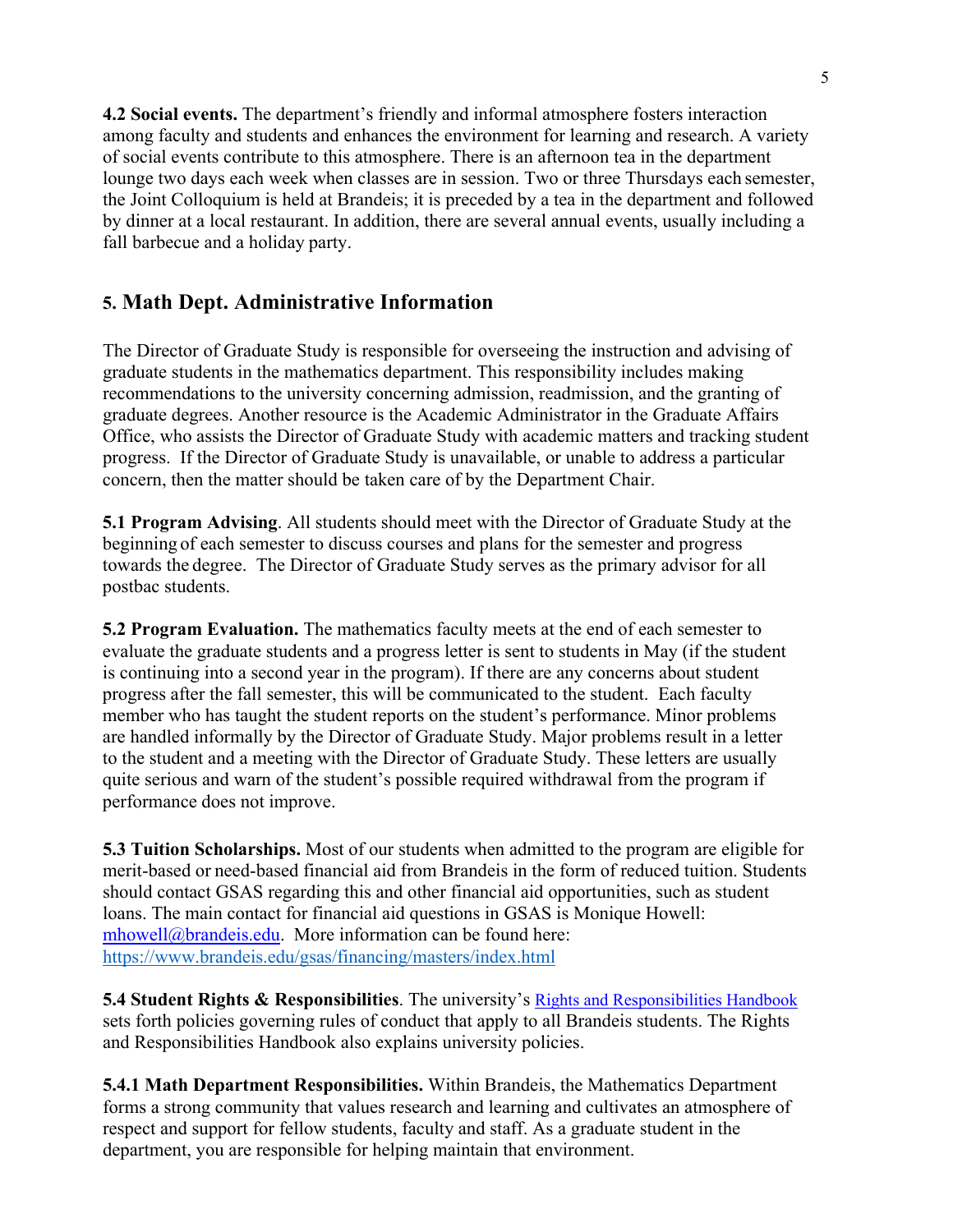On a less lofty note, we have to remember to take care of the physical environment as well as the intellectual one, and keep the shared offices, lounge, and kitchen reasonably clean.

## **6. Resources for Graduate Students and How to Get Help.**

If at any point during your graduate career, if you have questions/concerns or are hitting challenges, there are many people here on campus that are here to help and support you. Before we go into specifics of who to go to for help, please know that the majority of people on campus are "responsible reporters." This means that they are obligated to share any information that has been disclosed to them regarding discrimination, harassment, or sexual misconduct with the Office of Equal Opportunity. If you are hoping to have a confidential conversation about one of these topics, you will find a list of confidential resources later in this section.

Most issues can be best handled by those closely associated with your graduate program or with Division of Science staff and faculty, so we encourage you to seek out assistance from within this group first. We recognize that sometimes there may be a particular person that you are more comfortable speaking with or that one faculty member may be holding multiple roles/positions, but we suggest that you reach out to for assistance in the following general order (see schematic at the bottom as well):

- **DGS (Director of Graduate Study):** This faculty member oversees your grad program as a whole and is here to support all students in the program. The DGS will be extremely knowledgeable in the program's requirements and are also tuned in to the current GSAS and University policies. The specific faculty member who fills this role may change from year-to-year, so check with your program administrator or check your program website for the current DGS first. In academic year 2021-20222, your Director of Graduate Study/DGS is Omer Offen.
- Your program's Department Chair: This faculty member oversees the department that your grad program falls under and is a step above your DGS/Director of Graduate Study. If you have concerns that aren't necessarily specific to your grad program but are relevant to the department as a whole, the chair may have good insight. This may be a good person to talk to if concerns are shared with other populations in the department such as staff, postdocs, or undergraduates. The specific faculty member who fills this role may change from year-to-year, so check with your program administrator or check your program website for the current Chair. In academic year 2021-20222, your department chair is Olivier Bernardi.
- The Head of the Division of Science: This faculty member oversees the entire Division of Science and works to support all of the departments and graduate programs within the sciences. This would be a good person to have a conversation with if people from different graduate programs or departments have a shared concern or issue that they would like to raise. The head of the Division of Science has frequent meetings with individual program and department chairs, as well as with leaders across the University, so they will be knowledgeable of current Division and University practices. They are here to support and advocate for the entire science community. As with the DGS, the faculty member in this role can change from time-to-time. In academic year 2021-20222, the chair of the Division of Science is Bulbul Chakraborty.

In parallel to these program-level and Division-level faculty resources, there are non-faculty resources within the Division who you can go to for help. The following are good places to go to for help, you should go there first with administrative questions: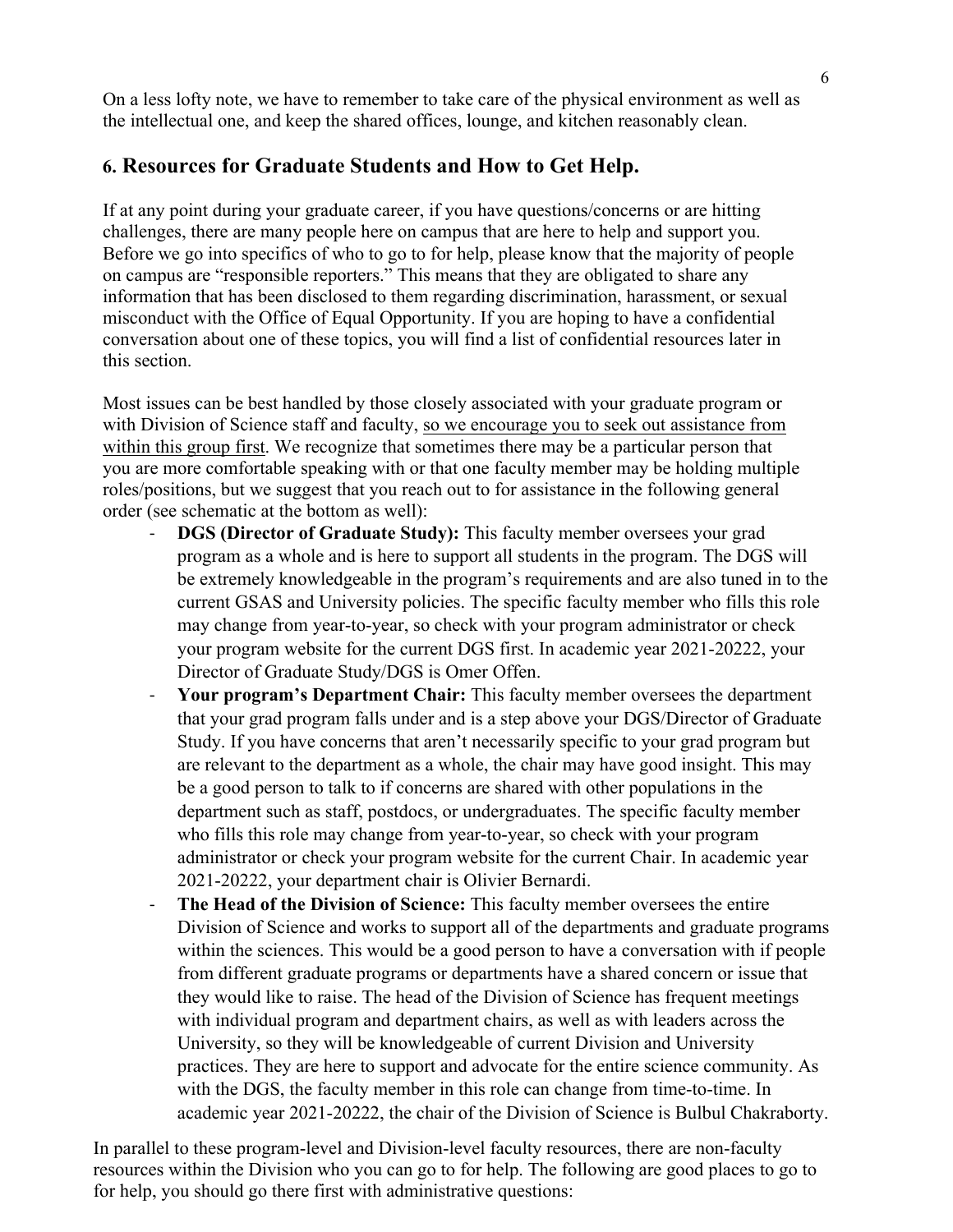7

- **The Division of Science Graduate Affairs Office:** This office is the administrative home for most of the graduate programs within the Division of Science, including yours. The staff here work closely with grad students and with faculty to administratively oversee those graduate programs and student progress. The staff in this office know your program's faculty, are well-versed in your program's requirements and policies, and are up-to-date with the other sources of support oncampus. If you are unsure about whom to talk to first, the DivSci is often a good place to start as they can help you decide whom to approach and how to have that conversation.
- **Your Department Administration:** These staff work in your department's office and are here to help their entire department community. These staff may be a bit less familiar with your graduate program requirements, but they know your department's faculty and any non-grad-program details about your department well.
- The DivSci Pre-Award Office: If you are applying for grants or fellowships, please loop these staff in. They may be able to provide guidance and help you navigate the submission process.
- **Your program's Grad Department Representatives (GDRs):** These graduate students were elected to represent the student body. One of the roles of the GDR is to bring concerns from students as a whole to the program faculty or to GSAS, so if you have a concern that you are comfortable discussing with your GDR it's a good idea to let them know. They cannot bring these concerns to the faculty to advocate for all students if they don't know about them, and there may be other students with similar concerns. Your GDRs may hold a student "town hall" once a semester or year to bring up issues, and this is a good forum to discuss some topics that may be weighing on your mind.

Only if you have not made sufficient progress in those discussions, you could then escalate the conversation above the Division of Science by speaking with the **Graduate School of Arts and Sciences (GSAS).** GSAS oversees all graduate programs within the school of Arts & Sciences at Brandeis and is invested in the success of all graduate students in these programs. Depending on the topic that you have raised with faculty or administrative staff, they may have already contacted GSAS for advice/assistance on how to help or to handle the next steps. If you'd like to reach out to GSAS for help, we recommend that you connect with Kate Slater, Assistant Dean of Student Affairs.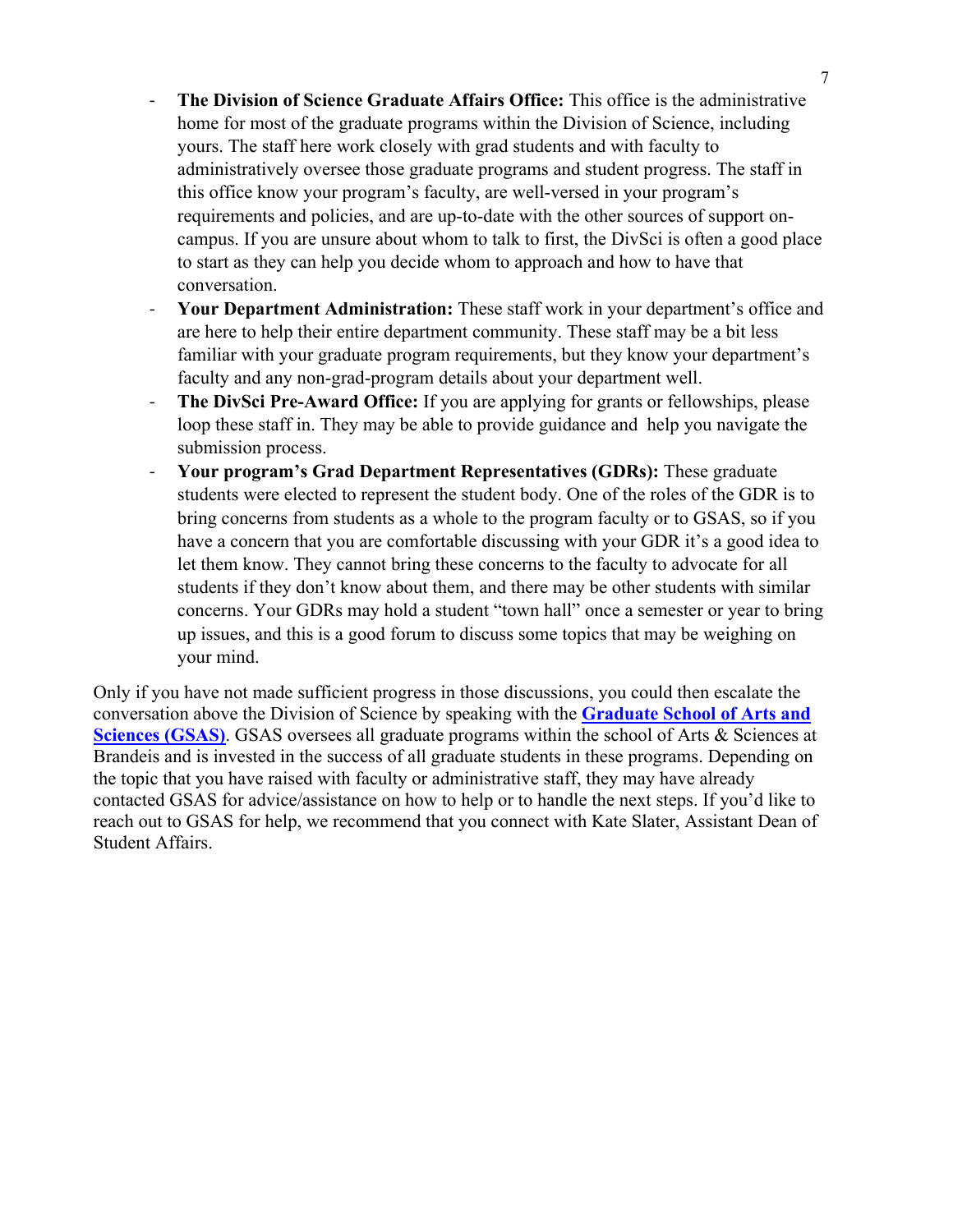

Outside of the general hierarchy of places to go to for help there are various other entities on campus here to support students. These resources on campus are dedicated to supporting graduate students:

- **Graduate Student Affairs (now called Office of Student Affairs)** This office is a home and source of support for all graduate students at Brandeis, including those studying at the Heller School, the Rabb School, or the International Business School. Graduate Student Affairs provides students with information and events about graduate life at Brandeis and community resources. If you'd like to reach out to this group, we recommend that you contact Jessica Basile, Assistant Dean of Graduate Student Affairs or Steve Weglinski, Assistant Director of Graduate Student Affairs.
- **The Graduate Student Association (GSA):** Supported by Graduate Student Affairs, the GSA is an independent student body that represents all graduate students and provides a platform for graduate students to raise issues and concerns and build community. If you have a concern about an issue affecting graduate students that extends past your program, department, and the Division of Science, the GSA is a good group to talk to. To connect with them, visit their website to see the current year's grad student executive committee.

There are some offices on campus that specialize in specific topics and who will almost always be the best resource for those topics:

- The Office of Research Administration (ORA): ORA, which reports to the Vice **Provost for Research**, can help with issues related to research integrity and compliance. If you want to discuss the possibility of research misconduct, you may wish to report things there directly.
- The International Students and Scholars Office (ISSO): ISSO supports all of Brandeis' international students and scholars. This office determines visa eligibility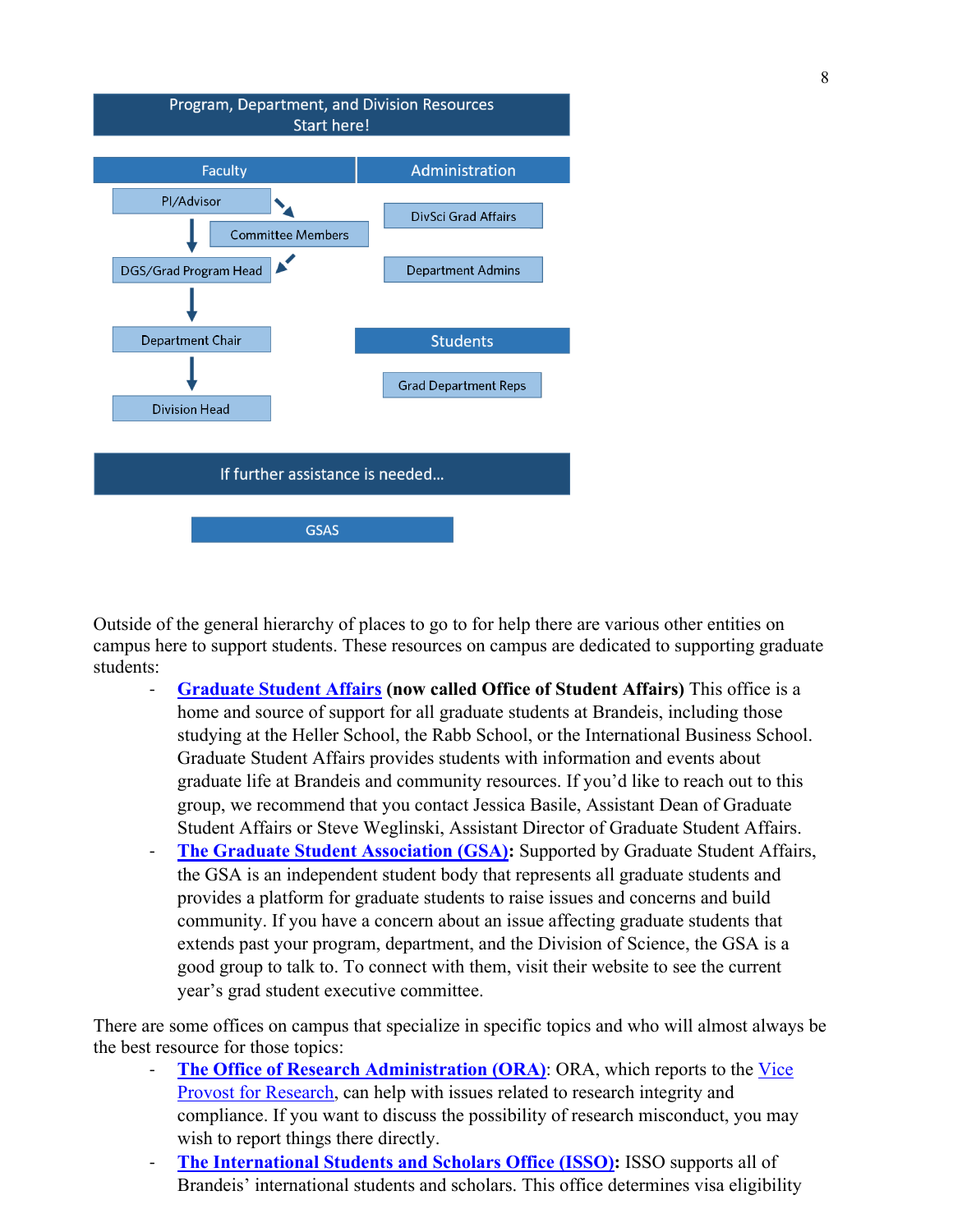and prepares and issues visa documents. If you ever have any questions about your Visa or any of the associated regulations (e.g. travel, CPT, OPT), you should reach out to your ISSO advisor. They can advise students on rights and responsibilities and provide guidance regarding issues that may impact your legal status. Their website also has a collection of useful information for international students.

**Student** Accessibility **Support**: If you are a student with a disability and in need of academic or non-academic accommodations, this office can support you and help you navigate this process. The definition of a person with a disability is broad, and may students who do not think of themselves as students with disabilities may qualify for support under the law. Even if are you not sure if you will quality, you are encouraged to reach out to SAS.

As mentioned at the start of this section, there are some topics that responsible reporters on campus cannot keep confidential, and those are issues of discrimination, harassment, or sexual misconduct. The office on campus that addresses these issues is the **Office of Equal Opportunity (OEO).** OEO provides information regarding support resources, information about taking action (internal resolution processes and criminal action), inquiries and investigations into concerns, processes to address grievances, and training for the Brandeis community. Please visit their website for contact information and steps (and an online form) to file a report. You are welcome to contact a resource listed above for support or advice about these topics, but they will be obligated to share the issue with OEO.

If you would like to have a *confidential* conversation with someone on campus, the following are our on-campus confidential resources:

- **The Brandeis Counseling Center (BCC):** The BCC provides counseling for students in times of stress, and encourages them to ask for help with their most immediate concerns. Counseling is available to all students regardless of whether they have the Brandeis student health insurance plan or not. If you are struggling and need someone to talk to, we encourage you to reach out to the BCC.
- **The Prevention, Advocacy, and Resource Center (PARC):** PARC provides education, empowerment and support related to sexual assault, sexual harassment, dating/domestic violence and stalking. This group is a confidential, student-centered resource serving all members of the Brandeis community who have been impacted by violence.
- **The University Ombuds**: This office is a confidential, independent, impartial, and informal resource for all members of the Brandeis community. They provide a safe space to talk confidentially and off-the-record about difficult situations and offer conflict resolution support.
- **The** Chaplains **in The Center for Spiritual Life**: The Brandeis chaplains offer counseling, support, and community to students of all faiths. They oversee on-campus worship and student religious life while also offering community support in times of joy and crisis.